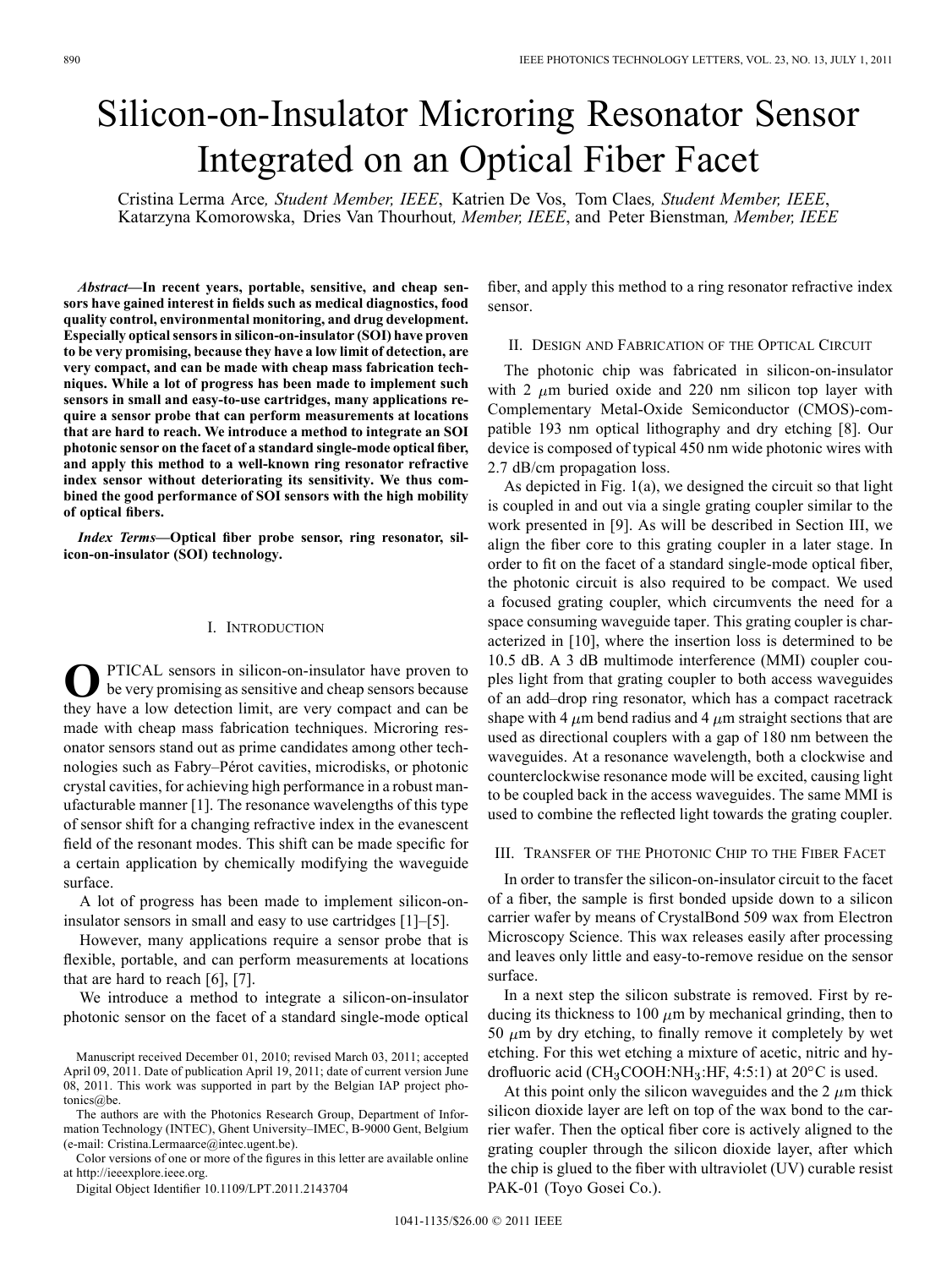

Fig. 1. (a) Sketch of the top view of the optical fiber probe: photonic integrated circuit aligned to the core of the optical fiber. The circuit is designed so that light is coupled in and out via the same grating coupler [9] and it is also required to be compact in order to fit on the facet of a standard single-mode optical fiber. A focused grating coupler is used to circumvent the need for a space consuming waveguide taper [10]. A 3-dB multimode interference (MMI) coupler couples light from that grating coupler to both access waveguides of an add–drop ring resonator, which has a compact racetrack shape with  $4-\mu$ m bend radius and  $4-\mu$ m straight sections. At a resonance wavelength, both a clockwise and counterclockwise resonance mode will be excited, causing light to be coupled back in the access waveguides. The same MMI is used to combine the reflected light towards the grating coupler. (b) Microscope picture of the top view of the optical fiber probe. The buried oxide layer (in black) is visible around the silicon waveguides (in white). At the end of the access waveguides, two tapers avoid possible reflections back to the circuit.

Subsequently, the wax that joined the sensor to the silicon carrier wafer is melted by heating the carrier wafer to  $110^{\circ}$ C with a hot plate. By lifting the fiber, the thin layer of silicon dioxide around the sensor breaks under the weight of the remaining part of the photonic chip, leaving only the sensor circuit on the tip of the fiber. To facilitate breaking the silicon oxide layer around the circuit, we found it necessary to selectively thin down that layer from 2  $\mu$ m to 700 nm by dry etching over a circular area



Fig. 2. Fabrication steps: (a) upsidedown bonding of the SOI chip to a silicon carrier wafer by means of wax. (b) Removal of the silicon substrate by subsequent mechanical grinding, dry etching, and wet etching. (c) Gluing of the photonic circuit to the tip of a fiber after active alignment of the fiber core to the grating coupler. (d) The wax that joined the sensor to the silicon carrier wafer is melted and by lifting the fiber, the thin layer of silicon dioxide around the sensor breaks under the weight of the remaining part of the photonic chip, leaving only the sensor circuit on the tip of the fiber.

around the circuit. This partial etching is performed prior to the bonding of the sample to the carrier wafer.

Finally, the residues of wax at the sensing surface are removed by immersing the fiber in acetone during 5 min at  $75^{\circ}$ C.

### IV. CHARACTERIZATION OF THE FIBER PROBE SENSOR

To measure the transmission of the sensor integrated on the fiber tip, light from a tunable laser source is coupled to our sensor fiber and the light coupled back by the sensor circuit is detected with an optical power meter. The polarization is optimized for maximal coupling to the quasi-transverse electric (quasi-TE) mode of the SOI circuit using a fiber polarization controller. The bidirectional transmission through the sensor fiber is achieved with a fiber-optic circulator.

Fig. 3 displays a measured resonance peak of the resonator integrated on the fiber tip. By fitting a Lorentzian function the quality factor was determined to be 2340, which is lower than that of optimal SOI ring resonators in water, which could be over 10000. We expect that this can be improved in a future